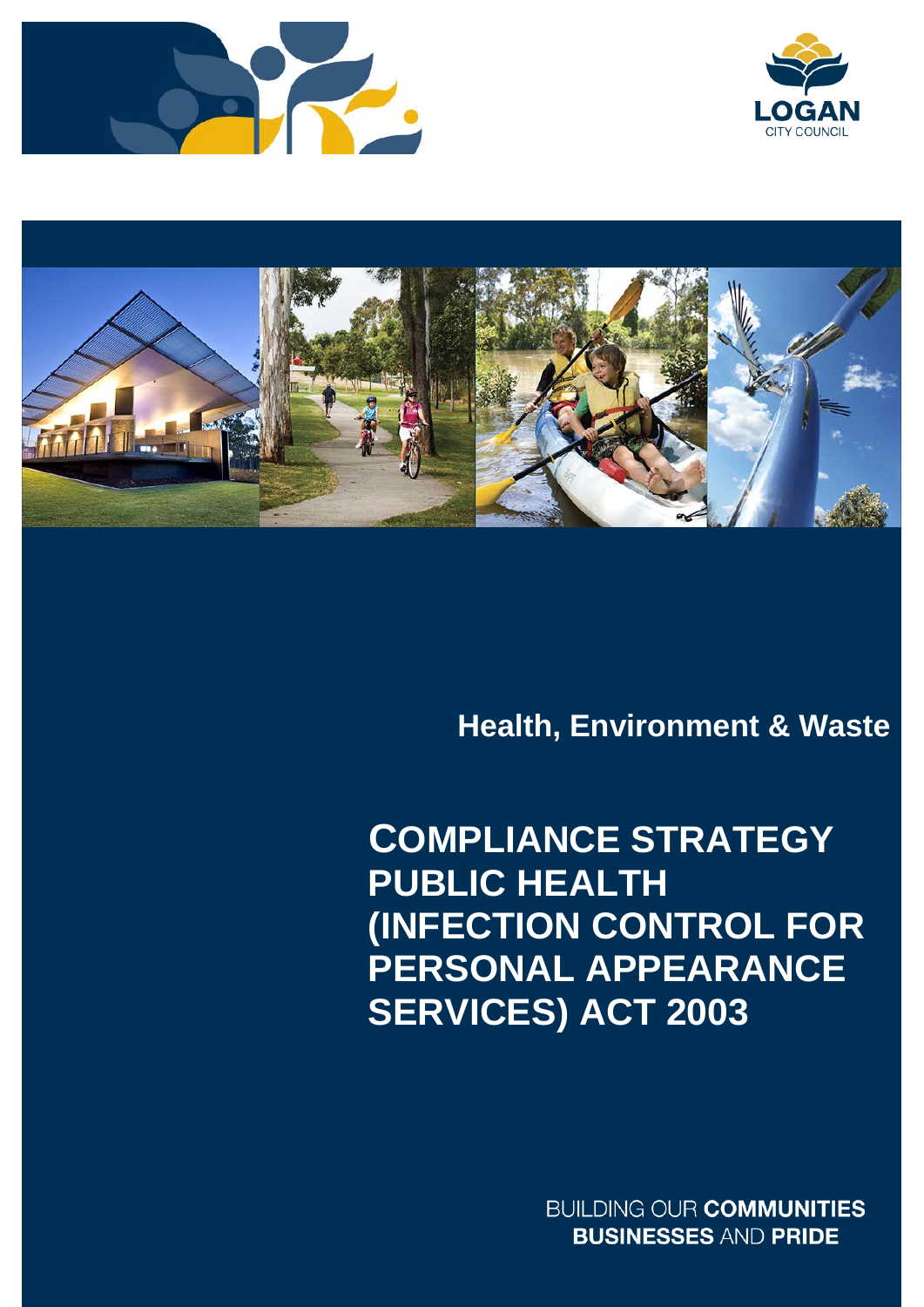# **Public Health (Infection Control for Personal Appearance Services) Act 2003**

The main purpose of the *Public Health (Infection Control for Personal Appearance Services) Act 2003* (the Act) is to:

 • To minimise the risk of infection that may result from the provision of personal appearance services.

The role of Local Government in relation to achieving the purpose of the Act is:

- To require business proprietors and operators to take reasonable precautions and care to minimise infection risks; and
- To require business proprietors whose business provides higher risk personal appearance services to hold a licence; and
- To require operators providing higher risk personal appearance services to hold an infection control qualification; and
- To provide for compliance with this Act to be monitored and enforced.

# **Compliance Objectives for Environmental Health**

 businesses are regulated in a fair and effective manner and The objectives of the Environmental Health Program are to prevent, control and reduce risks to public health associated with personal appearance services; ensure that to provide business and the public with relevant information in relation to infection control. In addition, officers from the Environmental Health Program will work alongside other regulators and policy makers (i.e. Department of Health, Local Authorities) to ensure the overarching purpose of the Act is achieved.

# **Strategy for Compliance Activities**

 The Environmental Health Program will use this Compliance Strategy as a framework, using a risk-based approach, to conduct routine inspections, complaint investigations and proactive regulatory work to achieve the objectives outlined.

#### *Routine Inspection of Licensed Higher Risk Personal Appearance Service Businesses*

 operator in order to ensure the risk of infection is The Environmental Health Program will undertake routine inspection of licensed higher risk personal appearance service businesses under a routine inspection program. Officers will aim to identify non-compliance with legislative requirements and thereafter work with the business minimised.

*Investigation of Customer Requests Regarding Alleged Non-Compliance in Licensed Personal Appearance Service Businesses* 

 The Environmental Health Program investigates customer requests relating to the operation of licensed personal appearance service businesses. Issues investigated include improper infection control practices, unlicensed premises, training of employees, cleanliness, etc. Officers will inspect the business to assess the validity of the complaint and take appropriate action to ensure any noncompliance found are resolved in a suitable timeframe.

#### **Risk Assessment of Compliance Outcomes**

 appropriate enforcement tools, as being critical to the work The Environmental Health Program identified consistency in decision making, and in particular the adoption of of the Program and to ensure they are an open, fair and transparent regulator. To foster greater consistency between individual officers, this Compliance Strategy for the *Public Health (Infection Control for Personal Appearance Services) Act 2003* has been developed.

 risk-based selection of enforcement options in the Act. By This Compliance Strategy provides a framework for the utilising a risk-based framework it will be possible to ensure that all enforcement tools are used in a consistent and transparent manner by officers within the Environmental Health Program.

 officer must provide an evidence report to their supervisor enforcement option' may be replaced with a more The *Public Health (Infection Control for Personal Appearance Services) Act 2003* Enforcement Matrix, utilises a risk assessment based on two distinct factors, these being the human health risk posed by the breach and the likelihood of the business operator to resolve the noncompliance in a reasonable timeframe. The factors are independent of each other, however when assessed together in the Enforcement Matrix, provide the 'recommended enforcement option'. It is then expected that officers will adopt the 'recommended enforcement option' in regards to securing compliance. If however an officer believes that an alternative enforcement option is more suitable than the 'recommended enforcement option', the outlining the reason for this decision. If the evidence report provides clear evidence that another enforcement tool would better secure compliance, then the 'recommended appropriate option.

Regardless of the enforcement action that may be required, the officer will always discuss the issues with the business operator / alleged offender. For some lower risk, first time offences, the officer may only provide verbal advice. However, if escalated enforcement action is recommended, the officers will explain this prior to it occurring. The Environmental Health Program is committed to being an open and transparent regulator that works with business operators / customers to achieve compliance.

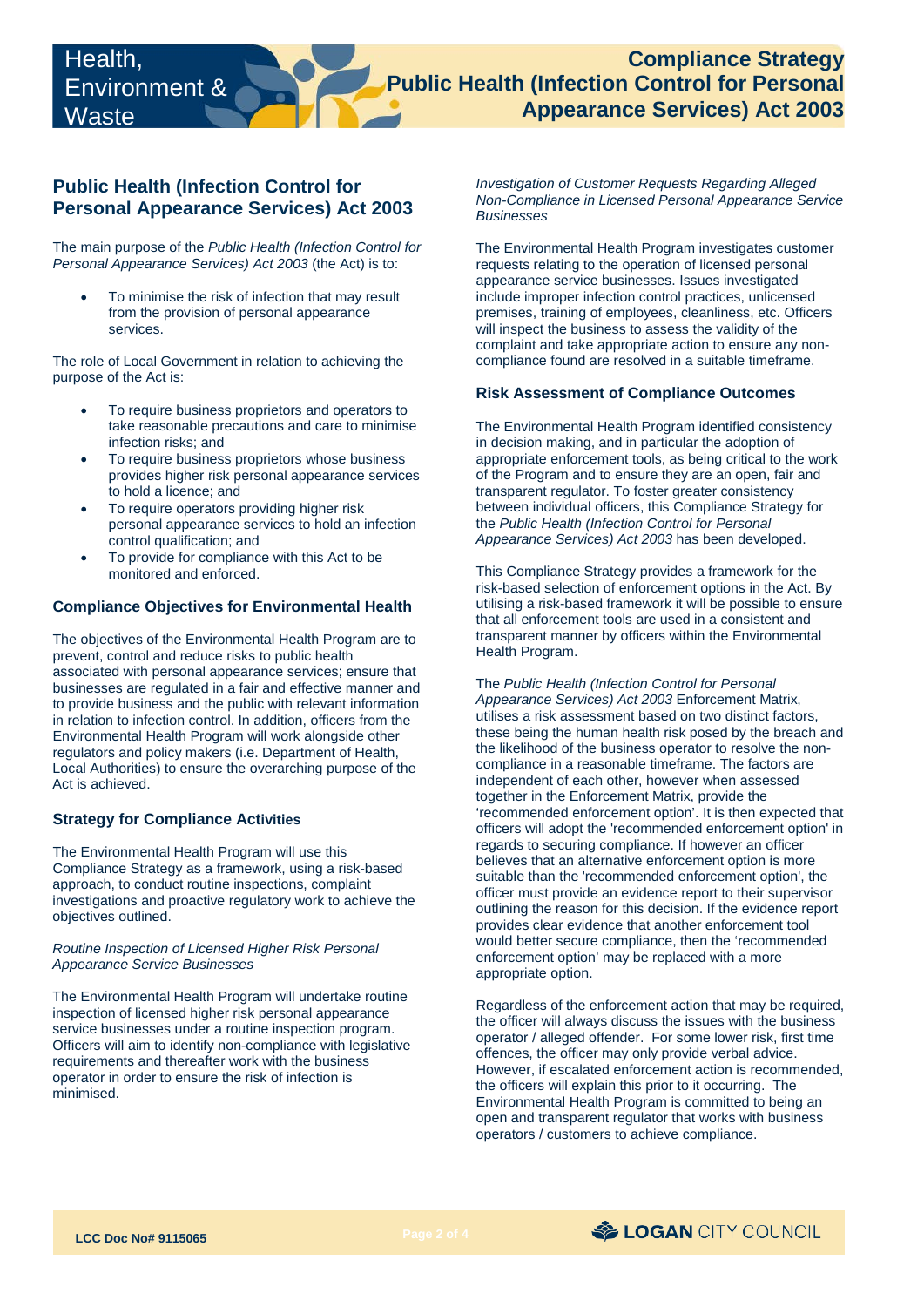# *Public Health (Infection Control for Personal Appearance Services) Act 2003* **Enforcement Matrix**

|                                                                                                        |                                  | <b>HUMAN HEALTH RISK</b><br>(Actual or Potential) |                                              |                                              |
|--------------------------------------------------------------------------------------------------------|----------------------------------|---------------------------------------------------|----------------------------------------------|----------------------------------------------|
|                                                                                                        |                                  | <b>MINOR</b><br>(low Risk)                        | <b>MAJOR</b>                                 | <b>CRITICAL</b><br>(Very High Risk)          |
| LIKELIHOOD OF COMPLIANCE<br>(COMPLIANCE HISTORY/WILLINGNESS AND<br>(COMPLIANCE HISTORY/WILLINGNESS AND | <b>CATEGORY A</b><br>(Low Risk)  | <b>Verbal Advice</b>                              | <b>Remedial Notice</b>                       | <b>Remedial Notice</b>                       |
|                                                                                                        | <b>CATEGORY B</b>                | <b>Remedial Notice</b>                            | <b>Remedial Notice</b>                       | <b>Remedial Notice</b><br><b>Prosecution</b> |
|                                                                                                        | <b>CATEGORY C</b><br>(High Risk) | <b>Remedial Notice*</b>                           | <b>Remedial Notice</b><br><b>Prosecution</b> | <b>Prosecution</b>                           |

*Note 1: The enforcement options in the enforcement matrix are a guide only. Enforcement should be undertaken in accordance with the enforcement matrix and unless approval is obtained from the officer's line manager.*

*Note 2: Officers must always discuss the identified issues / offences and proposed actions with the business operator / alleged offender prior to any documentation / notices being delivered.*

*Note 3: Officers must always refer to the relevant legislation to determine whether a particular enforcement* *option (e.g. Infringement Notice) is permitted for a particular offence.*

*Note 4: If deviating from the above default enforcement options, the decision must be clearly documented and validated by the responsible officer.*

*\* Please note that an Infringement Notice may be served for a small number of minor issues. If this is the case, please evaluate this option as part of the enforcement matrix.*